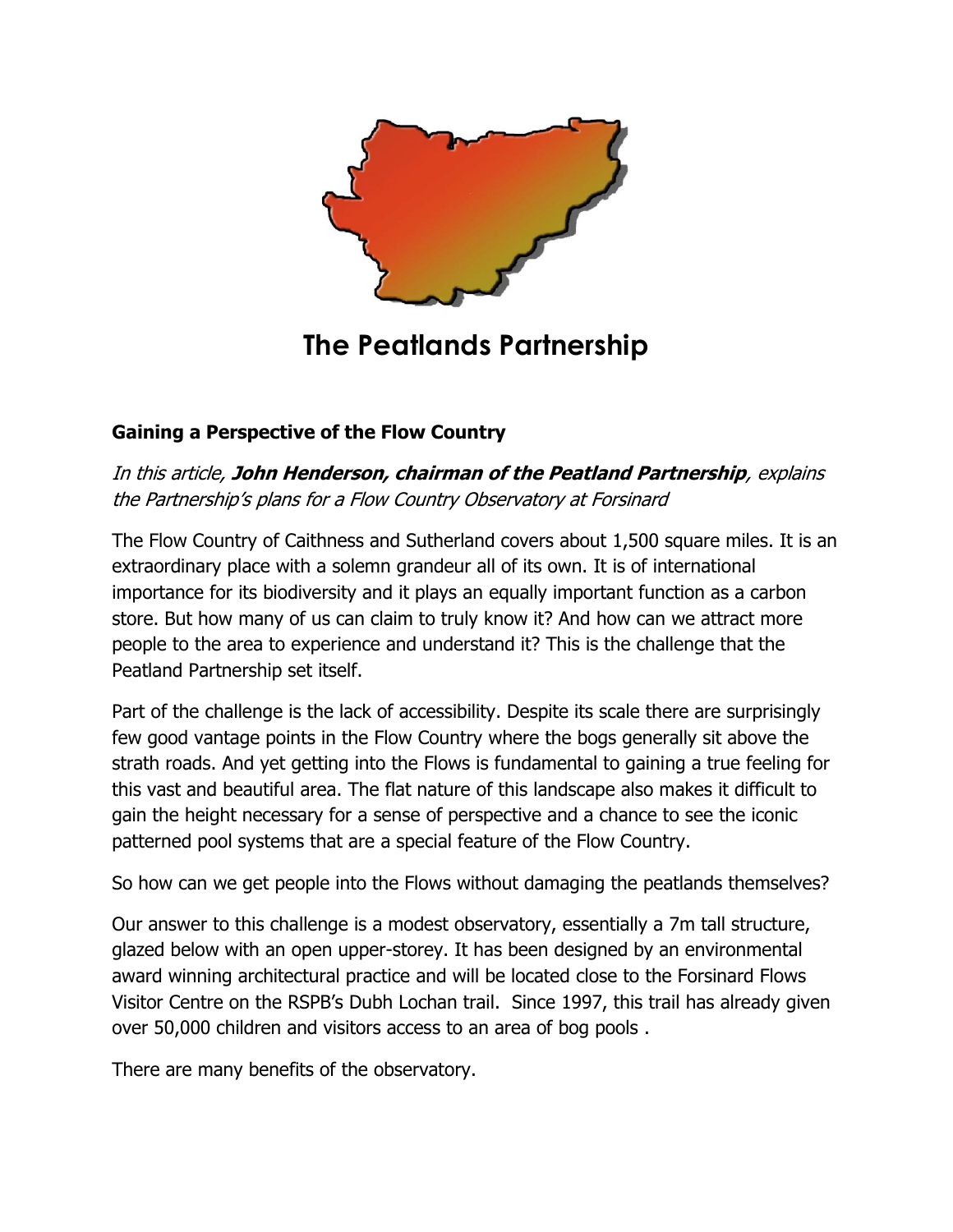Firstly, the observatory will provide a wonderful new elevated vantage point providing previously unseen views over the pools and this is where you will get a real feel for the extent of the landscape and its intricate patterns. Combined with the presence of an upgraded Forsinard Flows visitor centre and train station it will make for a much more compelling visitor destination and should generate greater visitor numbers which may in turn create a number of business opportunities across the north. In addition to daytime use to view the peatlands, there is great potential of the observatory to become a "Dark Skies" site for stargazing and aurora watching.

Secondly, we will not have to create a new trail into the peatlands at another site. The Dubh Lochan Trail already exists, although we plan to create a second path to the Observatory to allow more people of different abilities to use it and enjoy the facilities at the end of the Trail.

Thirdly, the observatory will provide shelter from the elements for the school parties that regularly use the Dubh Lochan Trail as an outdoor classroom. It will also provide visitors with somewhere comfortable to enjoy the wonderful peatland habitat.

Fourthly, the observatory has a very small 'footprint' (only 5 metres in diameter) and will be built on piles so that it sits above the peat surface. This and the methods used for constructing it will minimise any damage to the peatland.

We believe the observatory is an imaginative and sensitive solution to the challenge of providing our visitors and schools with a memorable experience of the Flow Country.

## **John Henderson – Chairman, The Peatlands Partnership**

#### **Ends**

#### **Notes**

This is one in a series of articles where the Peatlands Partnership explains the details of the £9.6 million Flow to the Future project.

The Peatlands Partnership includes Scottish Natural Heritage, Forestry Commission (Scotland), Highland Council, RSPB Scotland, Plantlife International and The Environmental Research Institute. It liaises with local community groups, Highlands & Islands Enterprise, the Scottish Government's Rural Payments and Inspections